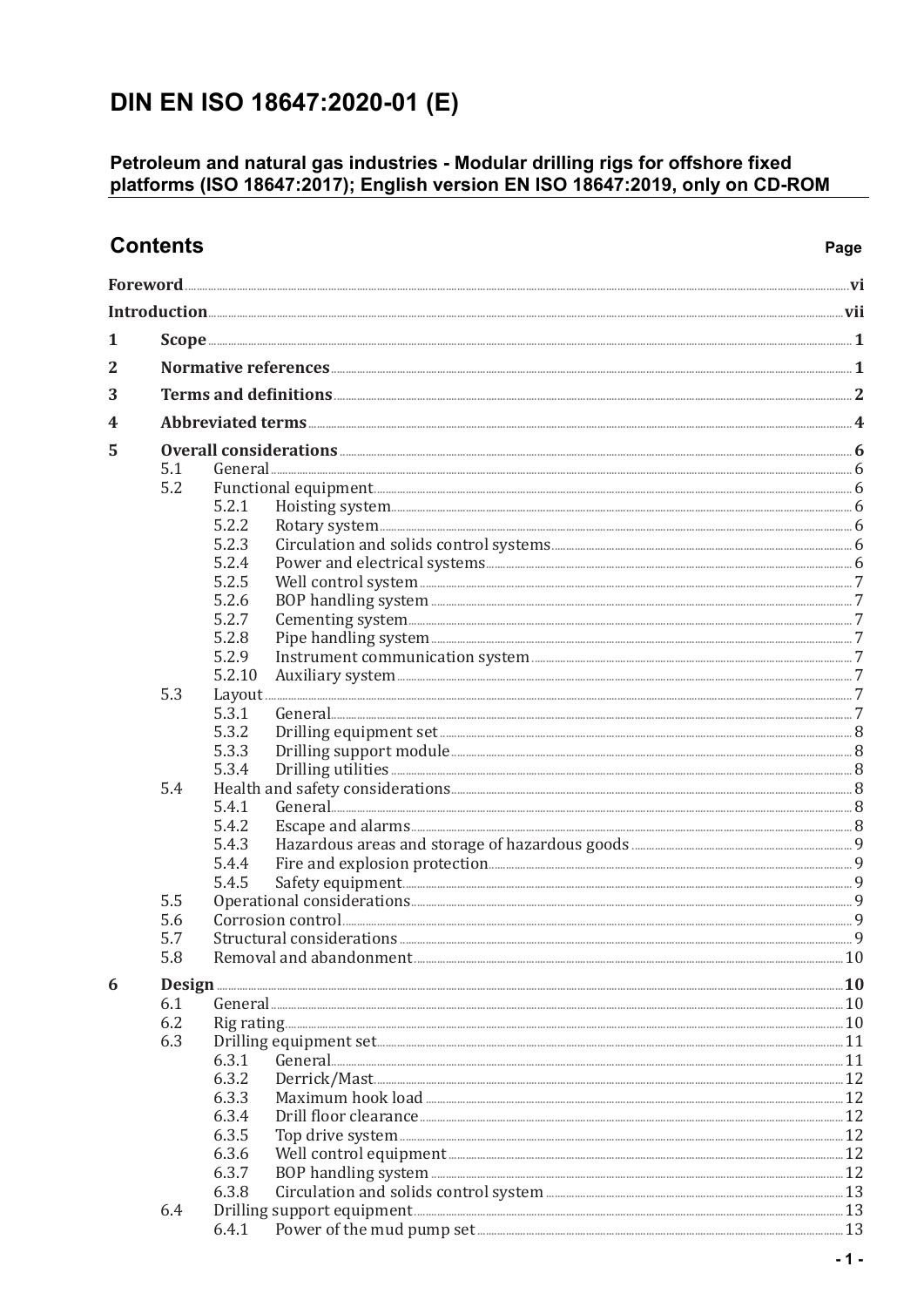|      | 6.4.2  |                                                                                                                                                                                                                                           |  |  |  |
|------|--------|-------------------------------------------------------------------------------------------------------------------------------------------------------------------------------------------------------------------------------------------|--|--|--|
|      | 6.4.3  |                                                                                                                                                                                                                                           |  |  |  |
|      | 6.4.4  | Electrical equipment and cabling <b>Electrical</b> equipment and cabling <b>Electrical</b>                                                                                                                                                |  |  |  |
|      | 6.4.5  |                                                                                                                                                                                                                                           |  |  |  |
|      | 6.4.6  |                                                                                                                                                                                                                                           |  |  |  |
|      | 6.4.7  |                                                                                                                                                                                                                                           |  |  |  |
|      | 6.4.8  |                                                                                                                                                                                                                                           |  |  |  |
|      | 6.4.9  |                                                                                                                                                                                                                                           |  |  |  |
|      | 6.4.10 |                                                                                                                                                                                                                                           |  |  |  |
| 6.5  |        |                                                                                                                                                                                                                                           |  |  |  |
|      | 6.5.1  |                                                                                                                                                                                                                                           |  |  |  |
|      | 6.5.2  |                                                                                                                                                                                                                                           |  |  |  |
|      | 6.5.3  |                                                                                                                                                                                                                                           |  |  |  |
|      | 6.5.4  |                                                                                                                                                                                                                                           |  |  |  |
|      | 6.5.5  |                                                                                                                                                                                                                                           |  |  |  |
|      | 6.5.6  |                                                                                                                                                                                                                                           |  |  |  |
|      | 6.5.7  |                                                                                                                                                                                                                                           |  |  |  |
|      | 6.5.8  |                                                                                                                                                                                                                                           |  |  |  |
|      | 6.5.9  |                                                                                                                                                                                                                                           |  |  |  |
|      | 6.5.10 |                                                                                                                                                                                                                                           |  |  |  |
|      |        |                                                                                                                                                                                                                                           |  |  |  |
|      |        | Structural design <b>Execution</b> 17                                                                                                                                                                                                     |  |  |  |
| 7.1  |        |                                                                                                                                                                                                                                           |  |  |  |
| 7.2  |        |                                                                                                                                                                                                                                           |  |  |  |
| 7.3  |        |                                                                                                                                                                                                                                           |  |  |  |
| 7.4  |        |                                                                                                                                                                                                                                           |  |  |  |
| 7.5  |        |                                                                                                                                                                                                                                           |  |  |  |
|      |        | Construction and assembly <b>Execution</b> and assembly <b>and the set of the set of the set of the set of the set of the set of the set of the set of the set of the set of the set of the set of the set of the set of the set of t</b> |  |  |  |
| 8.1  |        |                                                                                                                                                                                                                                           |  |  |  |
|      |        |                                                                                                                                                                                                                                           |  |  |  |
| 8.2  |        |                                                                                                                                                                                                                                           |  |  |  |
| 8.3  |        |                                                                                                                                                                                                                                           |  |  |  |
|      | 8.3.1  | Arrival inspection of materials and equipment <b>Materials</b> 18                                                                                                                                                                         |  |  |  |
|      | 8.3.2  |                                                                                                                                                                                                                                           |  |  |  |
| 8.4  |        |                                                                                                                                                                                                                                           |  |  |  |
|      | 8.4.1  |                                                                                                                                                                                                                                           |  |  |  |
|      | 8.4.2  |                                                                                                                                                                                                                                           |  |  |  |
|      | 8.4.3  |                                                                                                                                                                                                                                           |  |  |  |
|      | 8.4.4  |                                                                                                                                                                                                                                           |  |  |  |
| 8.5  |        |                                                                                                                                                                                                                                           |  |  |  |
|      | 8.5.1  |                                                                                                                                                                                                                                           |  |  |  |
|      | 8.5.2  |                                                                                                                                                                                                                                           |  |  |  |
|      | 8.5.3  |                                                                                                                                                                                                                                           |  |  |  |
|      | 8.5.4  |                                                                                                                                                                                                                                           |  |  |  |
| 8.6  |        |                                                                                                                                                                                                                                           |  |  |  |
| 8.7  |        | Outfitting <u>Execution Communications and the set of the set of the set of the set of the set of the set of the set of the set of the set of the set of the set of the set of the set of the set of the set of the set of the s</u>      |  |  |  |
|      | 8.7.1  |                                                                                                                                                                                                                                           |  |  |  |
|      | 8.7.2  |                                                                                                                                                                                                                                           |  |  |  |
|      | 8.7.3  |                                                                                                                                                                                                                                           |  |  |  |
|      | 8.7.4  |                                                                                                                                                                                                                                           |  |  |  |
| 8.8  |        |                                                                                                                                                                                                                                           |  |  |  |
| 8.9  |        |                                                                                                                                                                                                                                           |  |  |  |
|      | 8.9.1  |                                                                                                                                                                                                                                           |  |  |  |
|      | 8.9.2  |                                                                                                                                                                                                                                           |  |  |  |
|      |        |                                                                                                                                                                                                                                           |  |  |  |
|      | 8.9.3  |                                                                                                                                                                                                                                           |  |  |  |
|      | 8.9.4  |                                                                                                                                                                                                                                           |  |  |  |
|      | 8.9.5  |                                                                                                                                                                                                                                           |  |  |  |
|      | 8.9.6  |                                                                                                                                                                                                                                           |  |  |  |
|      | 8.9.7  |                                                                                                                                                                                                                                           |  |  |  |
|      | 8.9.8  |                                                                                                                                                                                                                                           |  |  |  |
|      | 8.9.9  |                                                                                                                                                                                                                                           |  |  |  |
|      | 8.9.10 |                                                                                                                                                                                                                                           |  |  |  |
| 8.10 |        |                                                                                                                                                                                                                                           |  |  |  |
|      |        |                                                                                                                                                                                                                                           |  |  |  |

 $\overline{7}$ 

 $\bf{8}$